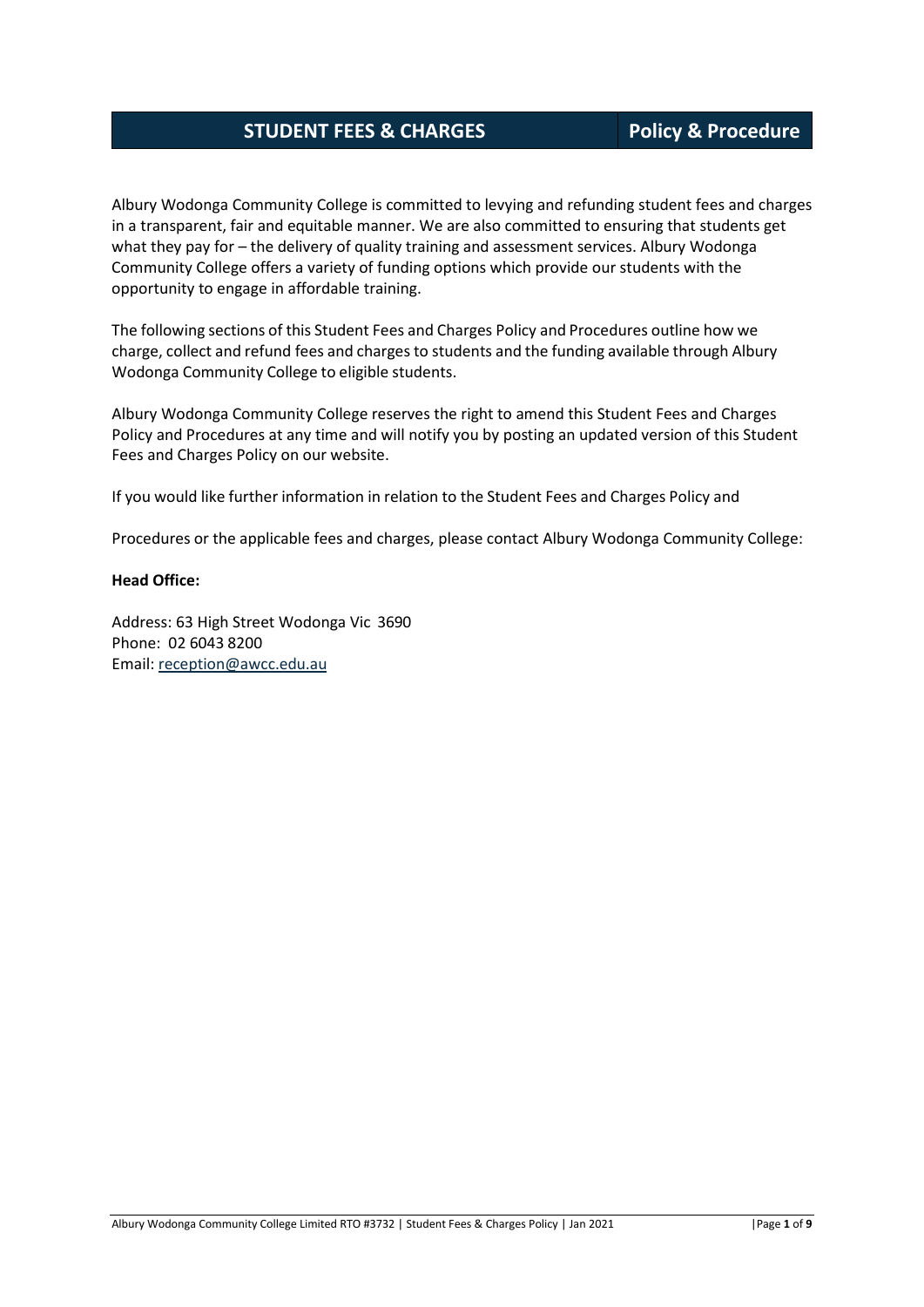# 

| 1.             |     |  |  |  |  |
|----------------|-----|--|--|--|--|
|                | 1.1 |  |  |  |  |
|                | 1.2 |  |  |  |  |
|                | 1.3 |  |  |  |  |
| 2.             |     |  |  |  |  |
|                | 2.1 |  |  |  |  |
|                | 2.2 |  |  |  |  |
|                | 2.3 |  |  |  |  |
| 3.             |     |  |  |  |  |
|                | 3.1 |  |  |  |  |
|                | 3.2 |  |  |  |  |
|                | 3.3 |  |  |  |  |
|                | 3.4 |  |  |  |  |
| $\mathbf{4}$ . |     |  |  |  |  |
| 5.             |     |  |  |  |  |
| 6.             |     |  |  |  |  |
| 7.             |     |  |  |  |  |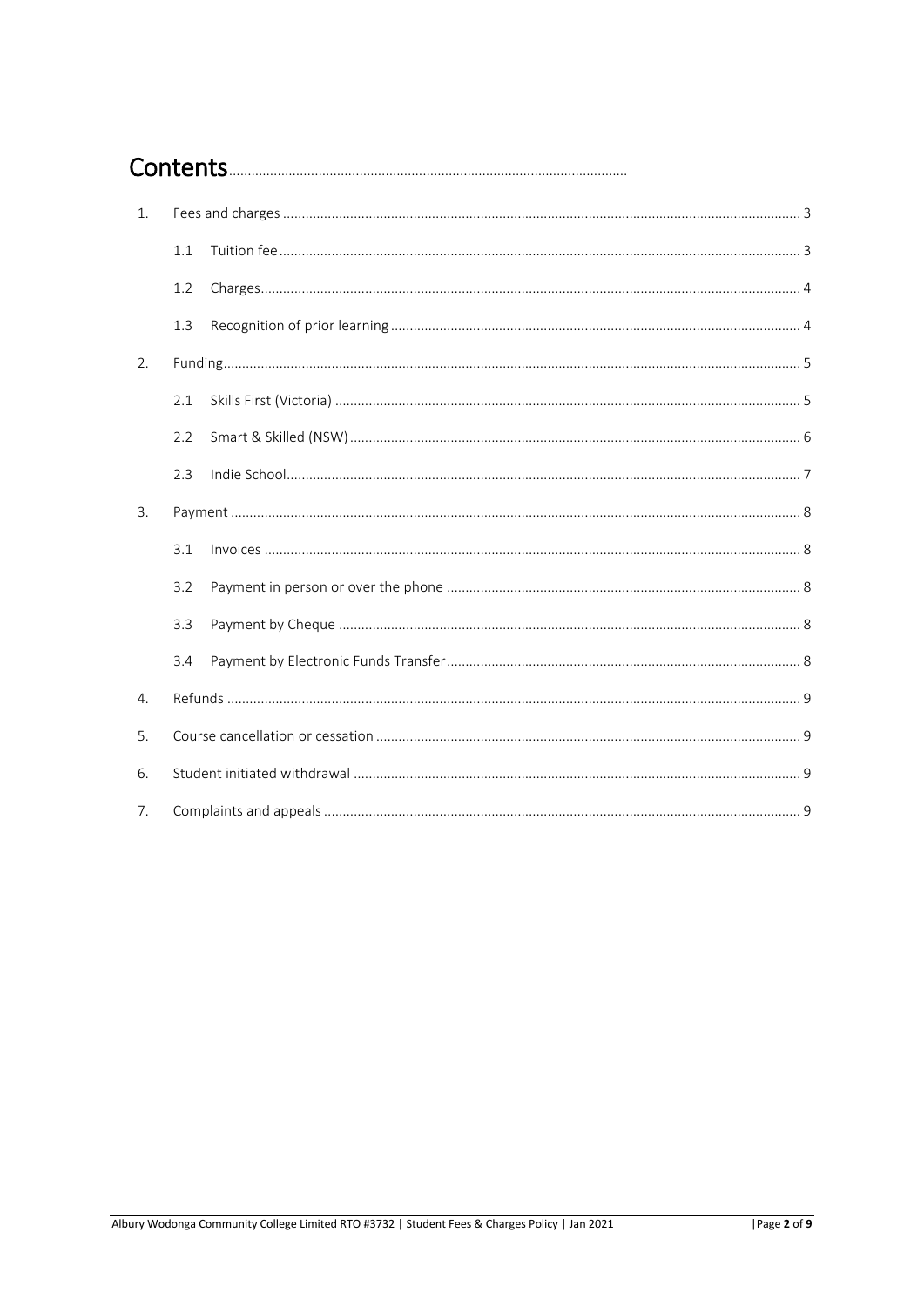## <span id="page-2-0"></span>1. FEES AND CHARGES

Albury Wodonga Community College levies fees to students at the time of enrolment. The fees charged will vary depending on the qualification/units of competency/modules, location of training, and eligibility for funding and individual circumstances at the time of enrolment.

The types of fees and charges levied by Albury Wodonga Community College include:

- 1.1 Tuition fee
- 2.1 Charges for additional services
- 3.1 Recognition of prior learning (RPL) fee

### <span id="page-2-1"></span>1.1 TUITION FEE

Albury Wodonga Community College charges a tuition fee payable by a student for the provision of training and assessment services.

The tuition fee includes the issuance of a Student Card, original certificate and record of results or Statement of Attainment upon completion of the qualification/units of competency/modules. If a student requires a replacement Student Card or reprint of their certificate, statement of attainment after completion, this will be subject to a charge as detailed below under section 1.2 Charges.

The training and assessment resources are included in the tuition fee and no separate materials fee is charged. However, if a student misplaces their training and assessment resources and requires a replacement, the student must pay a charge as detailed below, prior to the training and assessment resources being reissued to the student.

In some courses the resource is provided electronically as an e-book on an e-reader or tablet. Students who prefer to have a printed copy of the text pay an additional charge as detailed below.

### **GOVERNMENT SUBSIDISED TUITION FEE**

A Government subsidised tuition fee is charged to students who are eligible for government subsidised training for the provision of training and assessment services. A Government subsidised tuition fee is a contribution by a student to their training which is considerably reduced because the Government has subsidised a portion of the tuition fee. The Government subsidised tuition fee charged will vary depending on the funding available, location of training, the qualification/units of competency/modules and individual circumstances at the time of enrolment.

Further information in relation to the Government subsidised tuition fees charged under the available funding is set out below in:

Section 2.1 - Skills First Program (Victoria) Section 2.2 - Smart & Skilled (NSW) Section 2.3 Indie School

A student may be entitled to a reduction in their fees if they qualify as a concession under the relevant funding requirements.

Other government funding and subsidised programs arise from time to time. Albury Wodonga Community College will inform each student of any further available funding opportunities at the time of enrolment.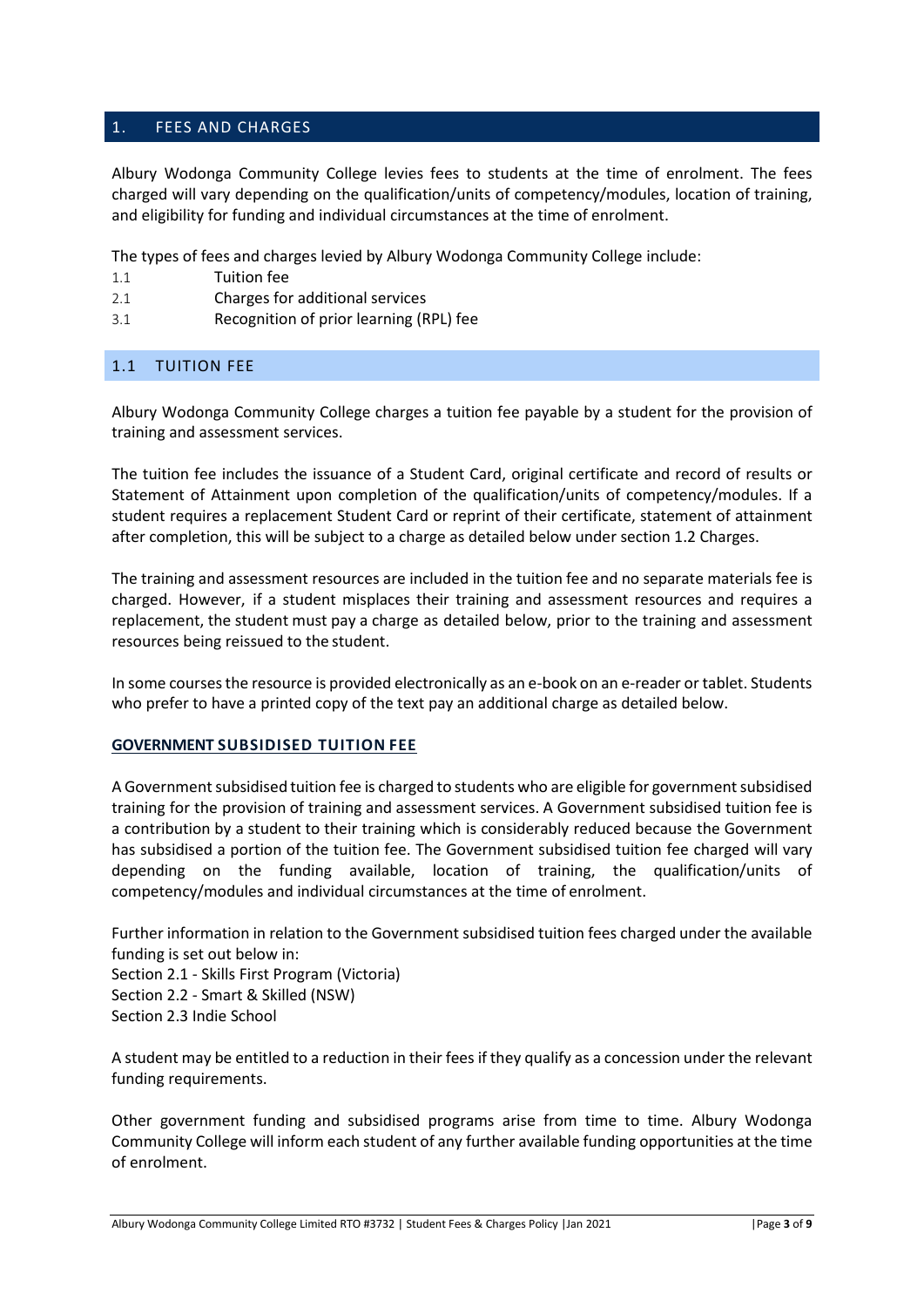## **FEE FOR SERVICE TUITION FEE**

A fee for service tuition fee is charged to students who are ineligible for Government funding. The fee for service tuition fee charged will vary depending on the qualification/units of competency/modules, location of training and individual circumstances at the time of enrolment. There is no concession rate for fee for service fees.

## <span id="page-3-0"></span>1.2 CHARGES

Albury Wodonga Community College may levy the following charges for the provision of additional services.

| <b>Service</b>                                   | Charge (GST incl) |
|--------------------------------------------------|-------------------|
| Reprint of certificate / statement of attainment | \$30              |
| Additional or replacement tools or text books    | At cost price     |
| Replacement of Student Card                      | \$10              |

Note: Where required Working With Children Check and/or National Policy Check required for work placement are to be independently obtained by the student and do not form part of the tuition.

## <span id="page-3-1"></span>1.3 RECOGNITION OF PRIOR LEARNING

Albury Wodonga Community College charges a tuition fee for each Unit of Competency / Module or Unit of Study for recognition of prior learning (RPL) equivalent to the tuition fee charged for that Unit of Competency / Module or Unit of Study to a non-RPL fee-for-service student.

Albury Wodonga Community College do not charge any services fee or materials fee for RPL.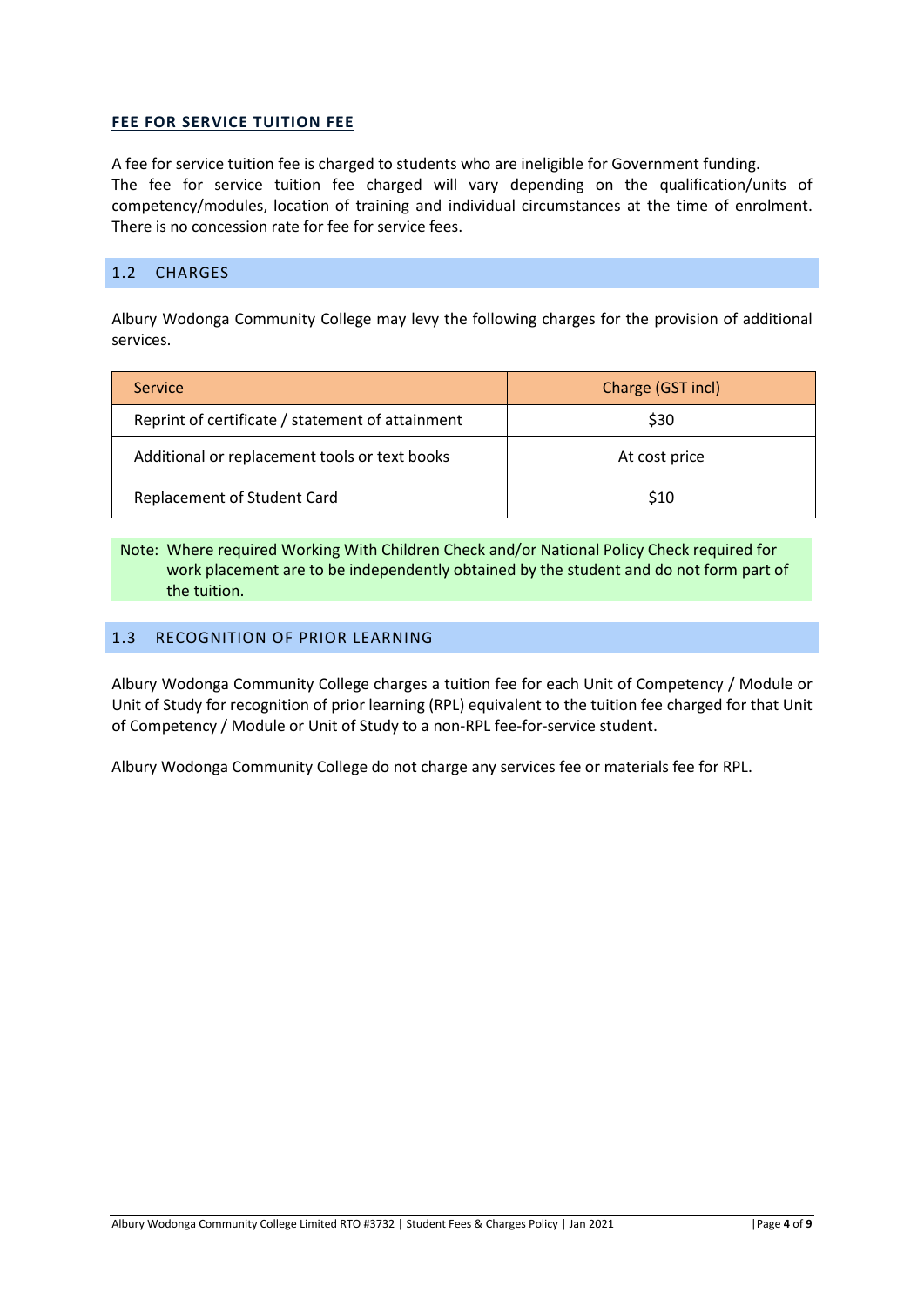## <span id="page-4-0"></span>2. FUNDING

Albury Wodonga Community College offers a variety of funding options depending on a student's eligibility, location, qualification/units of competency/modules and individual circumstances at the time of enrolment. Albury Wodonga Community College will determine a student's eligibility to access the available funding options at the time of the pre-enrolment interview and in accordance with the requirements of the applicable funding arrangements.

Students may access eligibility calculators for both NSW and Victorian funding via our website [\(www.awcc.edu.au\).](http://www.awcc.edu.au/) However, it should be noted these calculators provide a general outcome based on minimum information input. The full criteria provided by you at the time of your preenrolment interview will accurately determine your funding eligibility.

## <span id="page-4-1"></span>2.1 SKILLS FIRST (VICTORIA)

The Skills First Program is an entitlement for eligible individuals to Victorian government subsidised training in a vocational training course delivered in Victoria. Albury Wodonga Community College is contracted with the Victorian Government to deliver training under Skills First. Albury Wodonga Community College must assess a student's eligibility for Skills First and collect supporting evidence of a student's eligibility prior to course commencement. If a student is eligible, the Victorian Government will contribute to the cost of the student's training course.

To be eligible for Skills First funding you must meet the government's citizenship/residence requirements and at least one of the following:

- an Australian citizen;
- a holder of a permanent visa;
- a New Zealand citizen:

### **AND**

- As of  $1<sup>st</sup>$  January in the year of commencement of training be either:
- Under 20 years of age, and enrolling in nationally recognised training or enrolling in training in the Victorian Certificate of Education or the Victorian Certificate of Applied Learning;
- Over 20 years of age, and enrolling in nationally recognised training in a Foundation Skills List course;
- Over 20 years of age, and enrolling in nationally recognised training in a course that is at a higher qualification level than the highest qualification held at the time of the scheduled commencement of training.

### **In addition meet the following points:**

- Only commence a maximum of two courses subsidised through the *Skills First* Program in a calendar year. Where an individual is enrolled in a course(s) that is scheduled to commence at a later date in that calendar year, this course(s) must be counted for the purpose of this clause when assessing eligibility;
- Undertake a maximum of two courses subsidised through the *Skills First* Program at any one time;
- Commence a maximum of two government subsidised courses at the same level within the AQF in their lifetime; and
- Commence a maximum of two government subsidised accredited courses with the title 'Course in…' in their lifetime.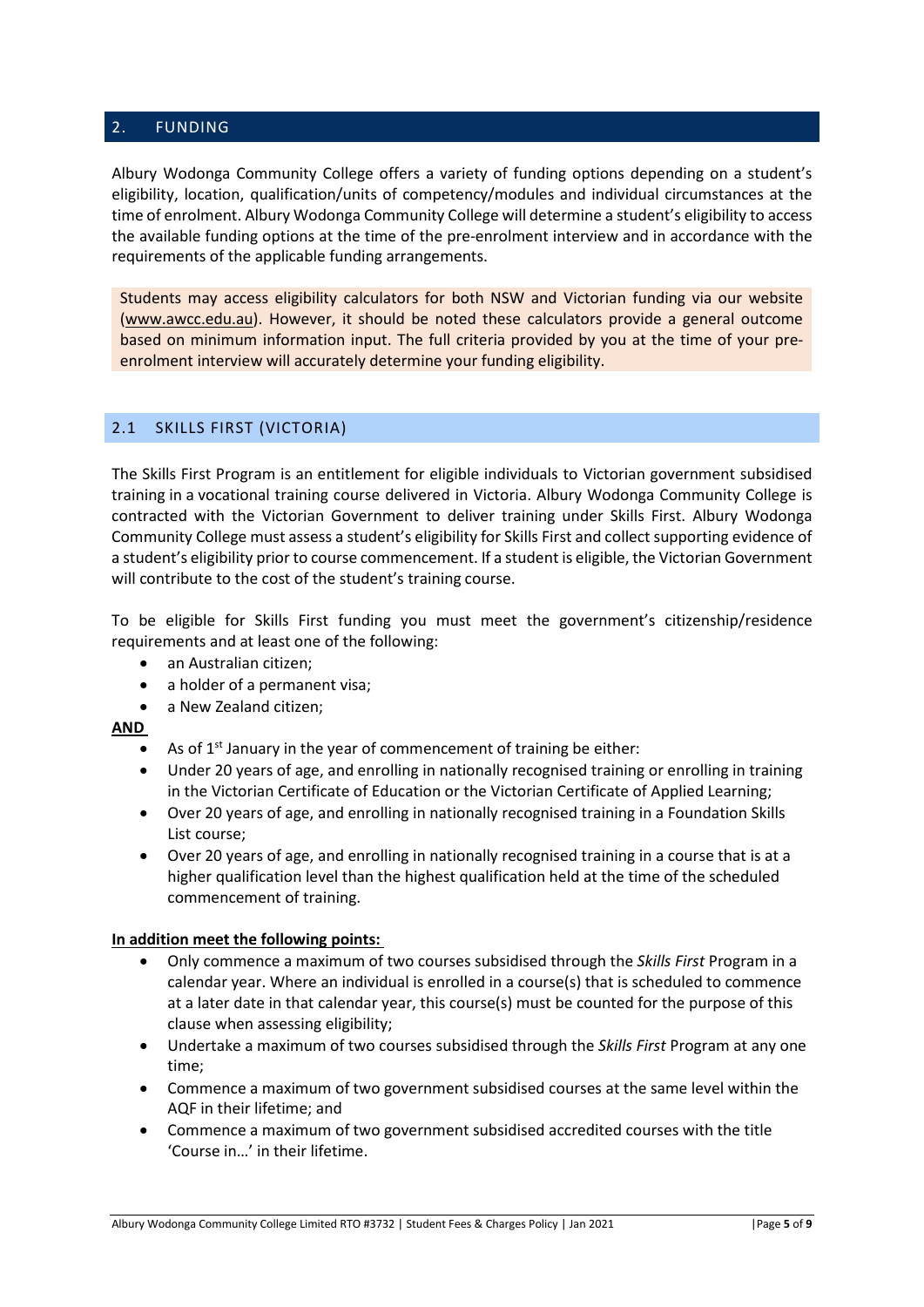## **Skills First Concession criteria:**

Hold a current and valid:

- (H) Health Care Card issued by the Commonwealth or be a dependent spouse or dependent child of card holder; or
- (P) Pensioner Concession Card or be a dependent spouse or dependent child of card holder; or
- (V) Veterans Gold Card; or
- (O) Other;
	- Back to Work Learners without concession cards who are studying at a TAFE; or
	- Asylum Seekers without a concession card; or
	- Indigenous Students without a concession card.

### **Victorian Funded Students:**

| <b>Course</b><br>Code | <b>Qualification Name</b>   | <b>Standard</b><br><b>Fee</b> | <b>Concession</b><br><b>Fee</b> | <b>Resources &amp;</b><br><b>Amenities</b> | <b>Fee for Service</b> |
|-----------------------|-----------------------------|-------------------------------|---------------------------------|--------------------------------------------|------------------------|
| 22476VIC              | Certificate I in General    | \$25                          | \$5                             | \$0                                        | Enquire                |
|                       | <b>Education for Adults</b> |                               |                                 |                                            |                        |
|                       | (Introductory)              |                               |                                 |                                            |                        |
| 22472VIC              | Certificate I in General    | \$25                          | \$5                             | \$0                                        | Enquire                |
|                       | <b>Education for Adults</b> |                               |                                 |                                            |                        |
| 22473VIC              | Certificate II in General   | \$25                          | \$5                             | \$0                                        | Enquire                |
|                       | <b>Education for Adults</b> |                               |                                 |                                            |                        |

\*A schedule of indicative fees under Skills First is available on our website or located at [https://www.skills.vic.gov.au/victorianskillsgateway/students/pages/vtg-eligibility](https://www.skills.vic.gov.au/victorianskillsgateway/students/pages/vtg-eligibility-indicator.aspx?Redirect=1)[indicator.aspx?Redirect=1](https://www.skills.vic.gov.au/victorianskillsgateway/students/pages/vtg-eligibility-indicator.aspx?Redirect=1)

## <span id="page-5-0"></span>2.2 SMART & SKILLED (NSW)

Smart and Skilled is an entitlement for eligible individuals to New South Wales government subsidised training in a vocational training course. Albury Wodonga Community College is contracted with the NSW Government to deliver training under Smart and Skilled. Albury Wodonga Community College must assess a student's eligibility for Smart and Skilled and collect supporting evidence of a student's eligibility prior to course commencement. If a student is eligible, the NSW Government will contribute to the cost of the student's training course.

### **Eligibility for Smart and Skilled funding:**

- Be an Australian Citizen, a permanent Australian Resident, a humanitarian visa holder or a New Zealand Citizen and,
- be aged 15 years or older, and
- live or work in New South Wales, and
- no longer be at school or equivalent.

*Note: Aboriginal and Torres Strait Islander students who do not live or work in New South Wales but live in specific defined interstate NSW border areas are eligible.*

## **Smart and Skilled Concession criteria:**

- A student who falls into one of the following categories will qualify for fee free training:
- Australian Aboriginal and/or Torres Strait Islander.
- Student with a Disability.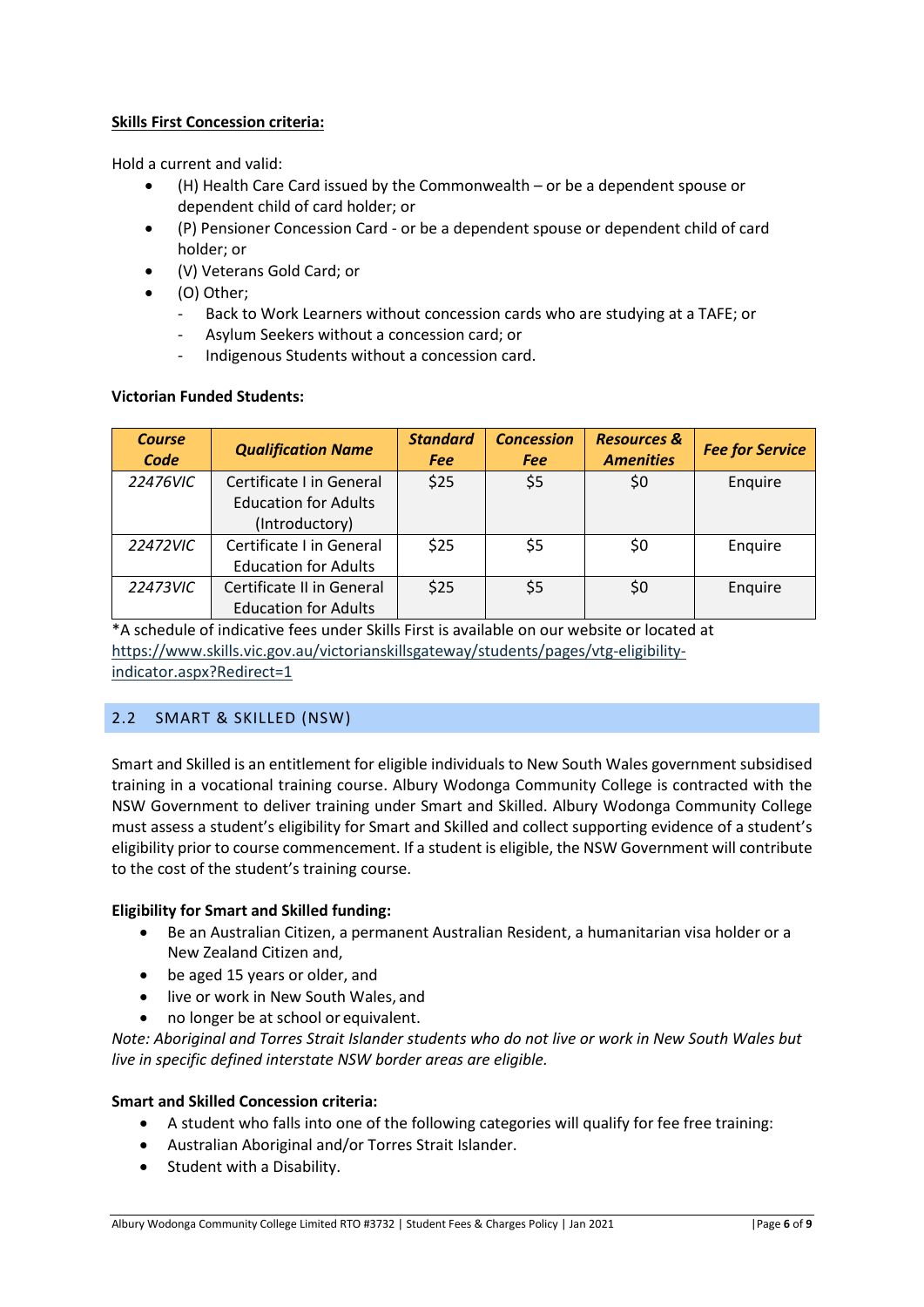- Dependent child, spouse or partner of a recipient of a Disability Support Pension.
- Refugee or asylum seeker.
- Recipient of a Fee-Free Scholarship.
- Studying under the Entitlement Foundation Skills Program.

### **Entitlement Foundation Skills Programs eligible for Fee Free:**

- 22476VIC Certificate I General Education for Adults (Introductory).
- 22472VIC Certificate I in General Education for Adults.
- 22473VIC Certificate II in General Education for Adults. <https://smartandskilled.nsw.gov.au/>

## <span id="page-6-0"></span>2.3 INDIE SCHOOL

Indie School is a registered and accredited non-government school which provides alternative education for young people aged 15 – 19 years old. Currently offering Years 9, 10, 11 and 12; SIT10216 - Certificate I in Hospitality, ICT20115 Certificate II in Information, Digital Media and Technology; SIT20416 - Certificate II in Kitchen Operations and CHC22015 Certificate II in Community Services

As per Indie School Student – curriculum will vary pending on Campus. Handbook - In the interest of making education accessible there are no student fees payable in 2021. Potential students. Excursions and some other activities may incur a charge, that is payable by the student.

*NB: Please see website for full list of courses offered which vary depending on State and Campus.* <https://www.indieschool.edu.au/>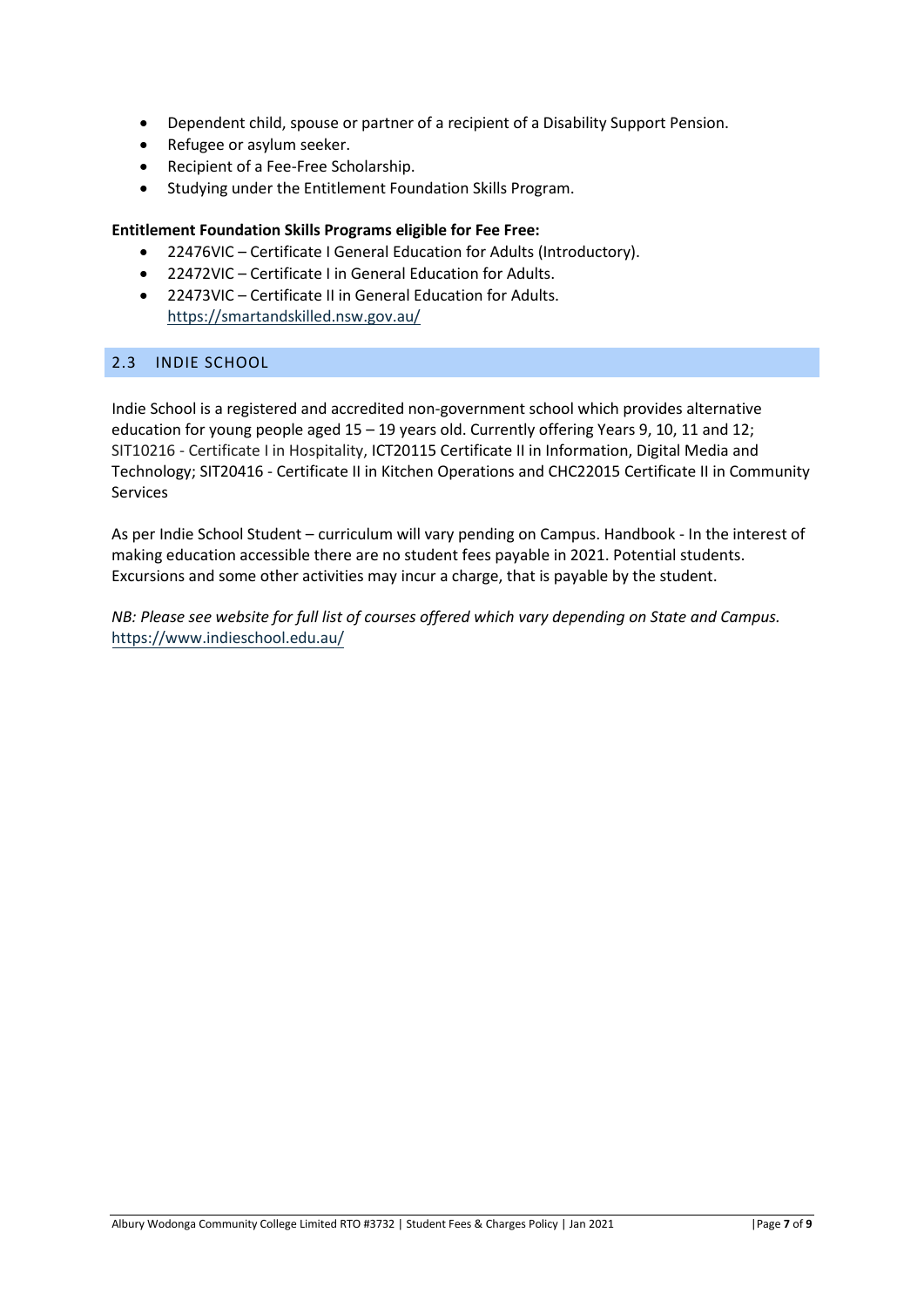#### <span id="page-7-0"></span>3. PAYMENT

All students are required to pay to Albury Wodonga Community College the applicable tuition fee, prior to course commencement.

Students who do not pay their tuition fee and any applicable charges in accordance with the Student Fees and Charges Policy and Procedures or who fail to make payment of any invoice within the payment terms specified on the invoice may be excluded from class.

NB: A certificate, Statement of Attainment or record of results will not be issued to a student until all fees and any applicable charges are paid in full.

### <span id="page-7-1"></span>3.1 INVOICES

Albury Wodonga Community College will provide all students with an invoice (where applicable) Statement of Fees with a breakdown of tuition fees and any government fund (if eligible).

## <span id="page-7-2"></span>3.2 PAYMENT IN PERSON OR OVER THE PHONE

Students may pay their fees and charges in person by cash, cheque, electronic fund transfer, debit card or credit card by attending Albury Wodonga Community College Head Office. Albury Wodonga Community College only accepts payment by credit card using VISA or MasterCard.

Alternatively, students may make payment over the phone using a credit card by calling Albury Wodonga Community College during business hours on 02 6043 8200.

#### <span id="page-7-3"></span>3.3 PAYMENT BY CHEQUE

Cheque payments must be made payable to Albury Wodonga Community College and mailed to: Albury Wodonga Community College PO Box 129 Wodonga Vic 3689

# <span id="page-7-4"></span>3.4 PAYMENT BY ELECTRONIC FUNDS TRANSFER

Students may pay their fees and charges by making a direct deposit into Albury Wodonga Community College's bank account.

Students must ensure they include their surname and invoice number in the description when making payment by electronic funds transfer (EFT). Failure to do so may result in a delay in recognising the payment and/or the inability to reconcile a payment.

Payment by EFT may be made to the Albury Wodonga Community College Ltd account:

Commonwealth Bank BSB: 063 534 Account No: 10404669 Reference: (your name/invoice number)